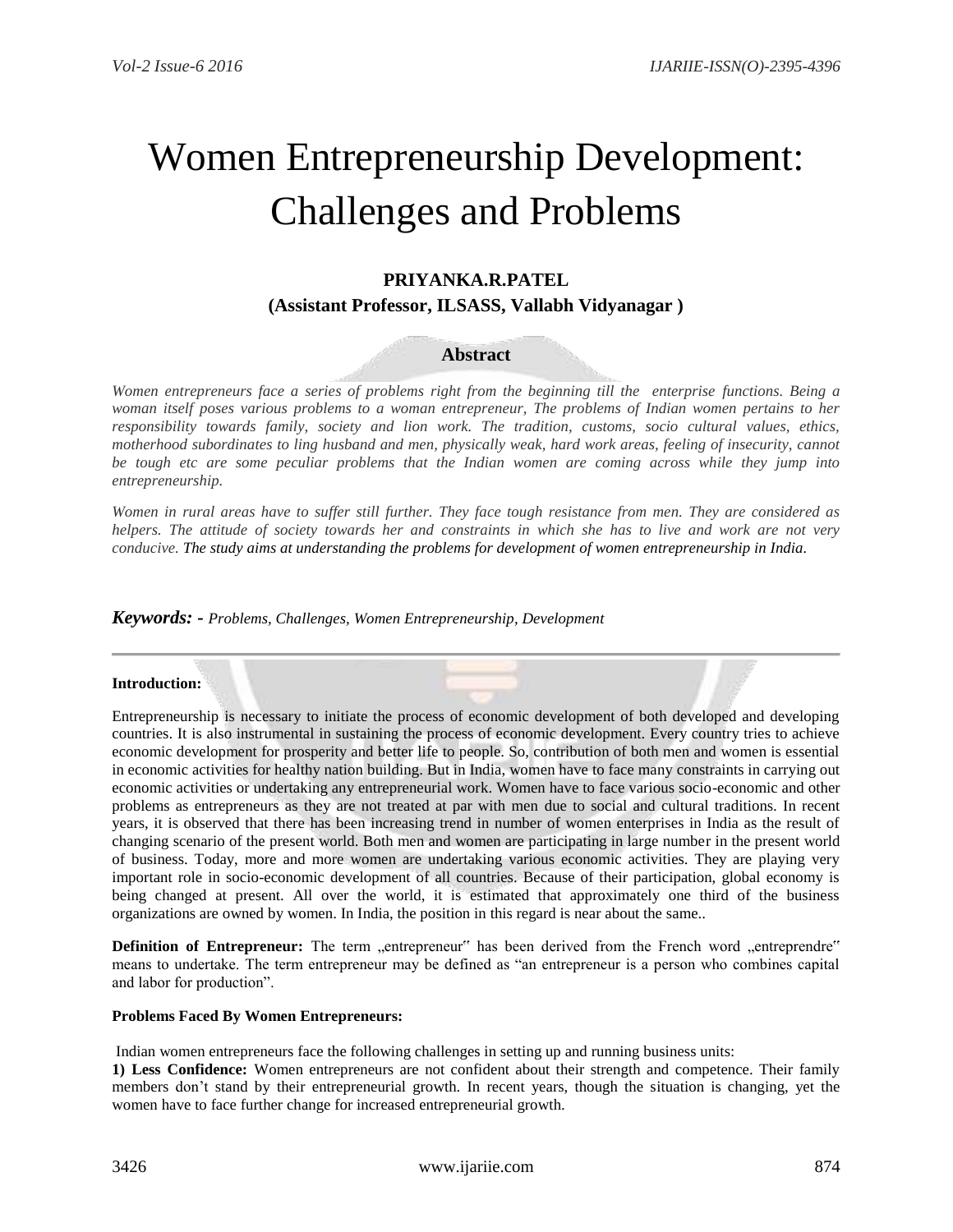**2) Non-Availability of Finance:** They have lack of access to funds, because they do not possess any tangible asset and credit in the market. Very few women have the tangible property in hand. So, they are suffering from inadequate financial resources and working capital.

**3) Socio-cultural Disturbance:** Women have to manage both home and business duties at a time. Such obligations may become a great barrier for some women in succeeding as an entrepreneur.

4) **Lack of Managerial Skills:** It is argued that women entrepreneurs have low level of management skills. They have to depend on other persons like office staff and middle men to get things done, particularly marketing function. They are at the mercy of middle men who pocket major part of the surplus or profit. Because of social conditioning, women are discouraged to develop the capacity of mobility and confidence required for marketing function. So, they lag behind in this domain.

**5) Competition from Male Entrepreneurs:** Competition from male counterparts develops hurdles to women entrepreneurs in business management process. Women entrepreneurs have to face the constraints of competition form male entrepreneurs due to less organizational skills than men.

**6) Production Problem:** Production in a manufacturing enterprise involves coordination of a number of activities. control of entrepreneur, there are others over which she has little control. Improper coordination or unintended delay in execution of any activity is going to cause production problems in the industry.

**7) Lack of Knowledge of Availability of Raw Materials:** For running business, entrepreneur requires to have knowledge of alternative source of raw material availability and high negotiations skills. Women entrepreneurs have lack of such knowledge and skills which affect their business adventures.

**8) Lack of Education and Awareness:** Entrepreneurs must have knowledge of latest technological changes; know how, etc for running business efficiently. But it needs high level of education among entrepreneurs. In a country like India, the literacy rate of women is found at low level compared to male population. So, they have not sufficient knowledge of technologies; know how, etc. that affect their business ventures adversely.

**9) Low Level of Risk Taking Attitude:** One pre-requisite of the entrepreneurial success is risk taking. It is normally believed that women being feminist gender have low risk taking ability. Because of this, they are suppressed by the protected environment and are not allowed most of the time to take any type of risk even if she has capacity to bear it.

**10) Mobility Constraint:** The Indian society is a conservative society which restricts the mobility of women entrepreneurs. Women are less mobile than men. The confidence to travel day & night and to different regions and States is lacking in women comparing with men. seen T.T.

# **11) Family ties:**

Women in India are very emotionally attached to their families. They are supposed to attend to all the domestic work, to look after the children and other members of the family. They are over burden with family responsibilities like extra attention to husband, children and in laws which take away a lots of their time and energy. In such situation, it will be very difficult to concentrate and run the enterprise successfully.

# **12) Male dominated society:**

Even though our constitution speaks of equality between sexes, male chauvinism is still the order of the day. Women are not treated equal to men. Their entry to business requires the approval of the head of the family. Entrepreneurship has traditionally been seen as a male preserve. All these puts a break in the growth of women entrepreneurs..

# **13) Social barriers:**

The traditions and customs prevailed in Indian societies towards women sometimes stand as an obstacle before them to grow and prosper. Castes and religions dominate with one another and hinders women entrepreneurs too. In rural areas, they face more social barriers. They are always

# **14) Tough competition:**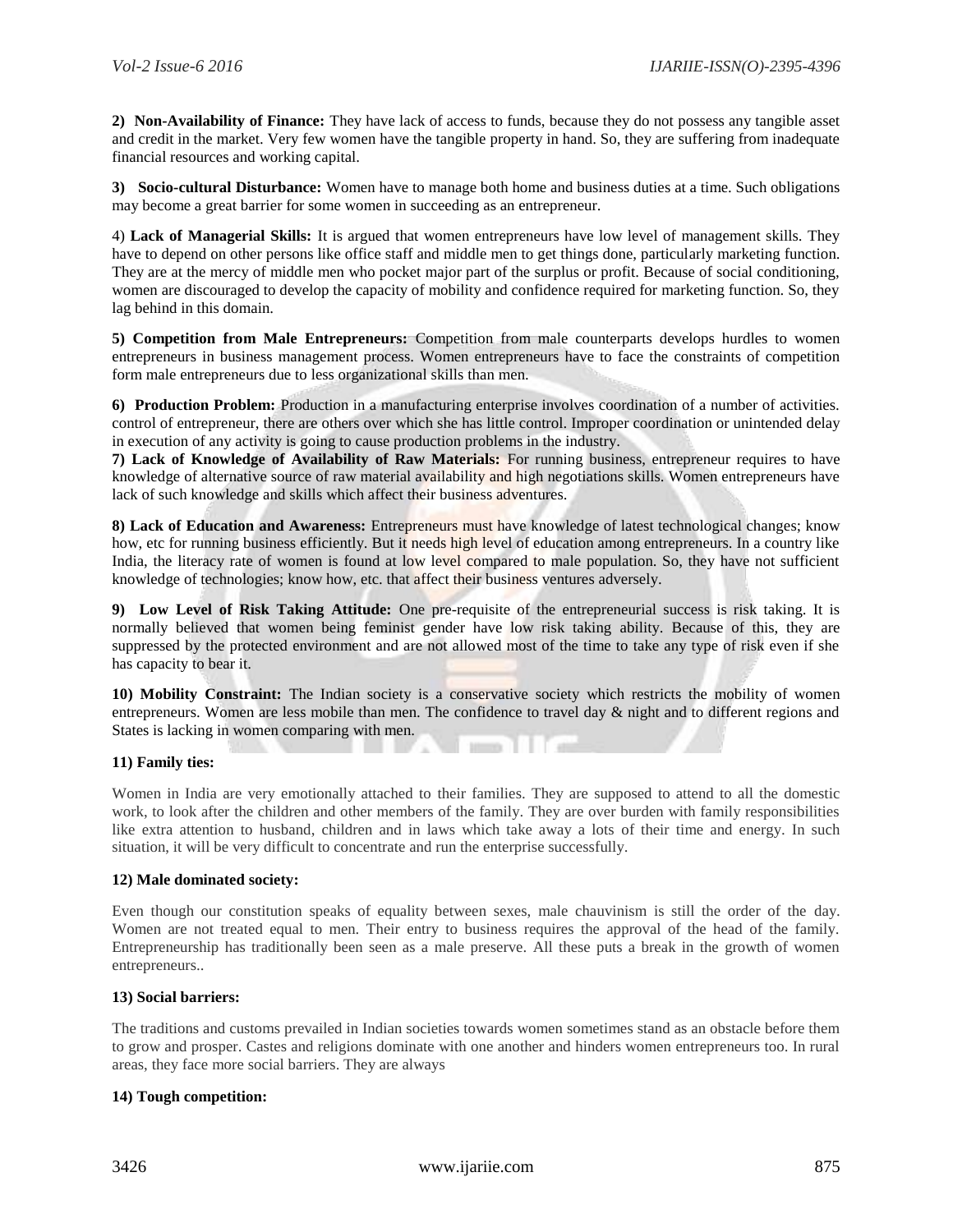Usually women entrepreneurs employ low technology in the process of production. In a market where the competition is too high, they have to fight hard to survive in the market against the organised sector and their male counterpart who have vast experience and capacity to adopt advanced technology in managing enterprises

# **15) High cost of production:**

Several factors including inefficient management contribute to the high cost of production which stands as a stumbling block before women entrepreneurs. Women entrepreneurs face technology obsolescence due to nonadoption or slow adoption to changing technology which is a major factor of high cost of production.

#### **16) Low risk-bearing capacity:**

Women in India are by nature weak, shy and mild. They cannot bear the amount risk which is essential for running an enterprise. Lack of education, training and financial support from outsides also reduce their ability to bear the risk involved in an enterprises.

# **17) Limited mobility:**

Women mobility in India is highly limited and has become a problem due to traditional values and inability to drive vehicles. Moving alone and asking for a room to stay out in the night for business purposes are still looked upon with suspicious eyes. Sometimes, younger women feel uncomfortable in dealing with men who show extra interest in them than work related aspects.

#### **18) Lack of entrepreneurial aptitude:**

Lack of entrepreneurial aptitude is a matter of concern for women entrepreneurs. They have no entrepreneurial bent of mind. Even after attending various training programmes on entrepreneur ship women entrepreneurs fail to tide over the risks and troubles that may come up in an organisational working.

#### **19) Limited managerial ability:**

Management has become a specialised job which only efficient managers perform. Women entrepreneurs are not efficient in managerial functions like planning, organising, controlling, coordinating, staffing, directing, motivating etc. of an enterprise. Therefore, less and limited managerial ability of women has become a problem for them to run the enterprise successfully.

#### **20) Legal formalities:**

Fulfilling the legal formalities required for running an enterprise becomes an upheaval task on the part of an women entrepreneur because of the prevalence of corrupt practices in government offices and procedural delays for various licenses, electricity, water and shed allotments. In such situations women entrepreneurs find it hard to concentrate on the smooth working of the enterprise.

#### **21) Exploitation by middle men:**

Since women cannot run around for marketing, distribution and money collection, they have to depend on middle men for the above activities. Middle men tend to exploit them in the guise of helping. They add their own profit margin which result in less sales and lesser profit.

#### **Conclusion**

Women, being almost 50% population of India, have a pivotal role to play as far as economic development of country is concerned. The Government has increased the importance of women by adopting various schemes and programs for their participation in economic activities. The Indian society is shifting from conservative attitude to progressive attitude. So, women are getting more opportunities not only in entrepreneurial work but also in other domains of human life. Women should be encouraged to take the benefits of policy measures introduced by the Government promote the status and level of women entrepreneurs in the country. Increased support should be provided by the Government to help women entrepreneurs in order to overcome the challenges faced by them.